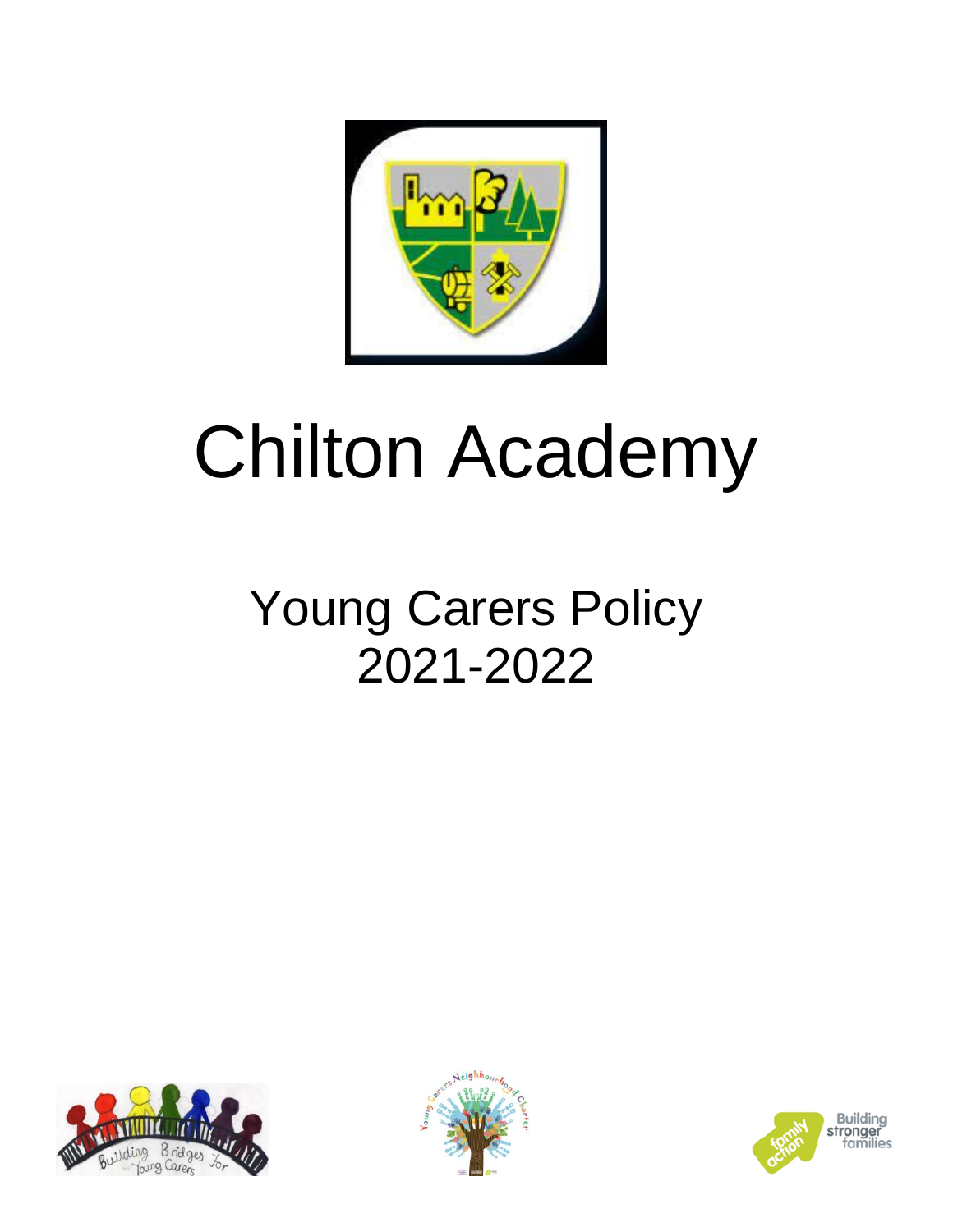### **Chilton Academy – Young Carer's Policy**

At Chilton Academy we believe that all children and young people have the right to learn, enjoy and achieve success; regardless of what is happening at home. When a young person looks after someone in their family who has a serious illness, disability or a substance misuse problem, he or she may need a little extra support to help him or her get the most out of school.

We have developed our Young Carers policy to show how we will support any pupil who helps to look after someone at home and to demonstrate how we will try to relieve some of the worries which young carers may have about home and their school work.

#### **Definition**

A young carer is a child or young person who is helping to look after someone at home. Most are caring for a parent, but some may be taking responsibility for a sibling, grandparent or other relative. In some instances, a young carer may care for more than one family member. The person they look after will have one or more of:

- Physical disability (including sensory disability)
- Learning disability
- Mental health problem
- Chronic illness
- Substance misuse problem

#### **Caring Tasks**

A young carer will take on additional responsibilities to those appropriate to their age and development. A young carer might be providing the main care or share responsibilities with another family member. The caring tasks that a young carer has to deal with can range from:

**Nursing care -** giving medication, injections, changing dressings, assisting with mobility etc.

**Personal intimate care** - washing, dressing, feeding and helping with toilet requirements

**Emotional care -** being compliant, monitoring the emotional state of the person cared for, listening, being a shoulder to cry on, supporting a parent through depression and trying to cheer them up.

**Domestic care -** doing a substantial amount of housework, cooking, shopping, cleaning, laundry etc

**Financial care -** running the household, bill paying, benefit collection etc

**Child care -** taking responsibility for younger siblings in addition to their other caring responsibilities

#### **Possible effect on education**

Chilton Academy acknowledges that there are likely to be young carers among its pupils, and that being a young carer can have an adverse effect on a young person's education. Because of their responsibilities at home, a young carer might experience:

- Being late or absent due to responsibilities at home
- Concentration problems, anxiety or worry in school
- Emotional distress
- Tiredness in school
- Lack of time for homework
- Poor attainment
- Physical problems such as back pain from lifting
- False signs of maturity, because of assuming adult roles
- Behavioural problems (taking out their anger or frustration)
- Lack of time for extra-curricular activities
- Isolation, embarrassed to take friends home
- Limited social skills
- Bullying
- Feeling that no one understands and that no support is available
- Low self esteem

It also might be difficult to engage their parents (due to fears about child being taken into care, fears about their condition being misunderstood or their parenting skills being called into question). They may be unable to attend parents' evenings.